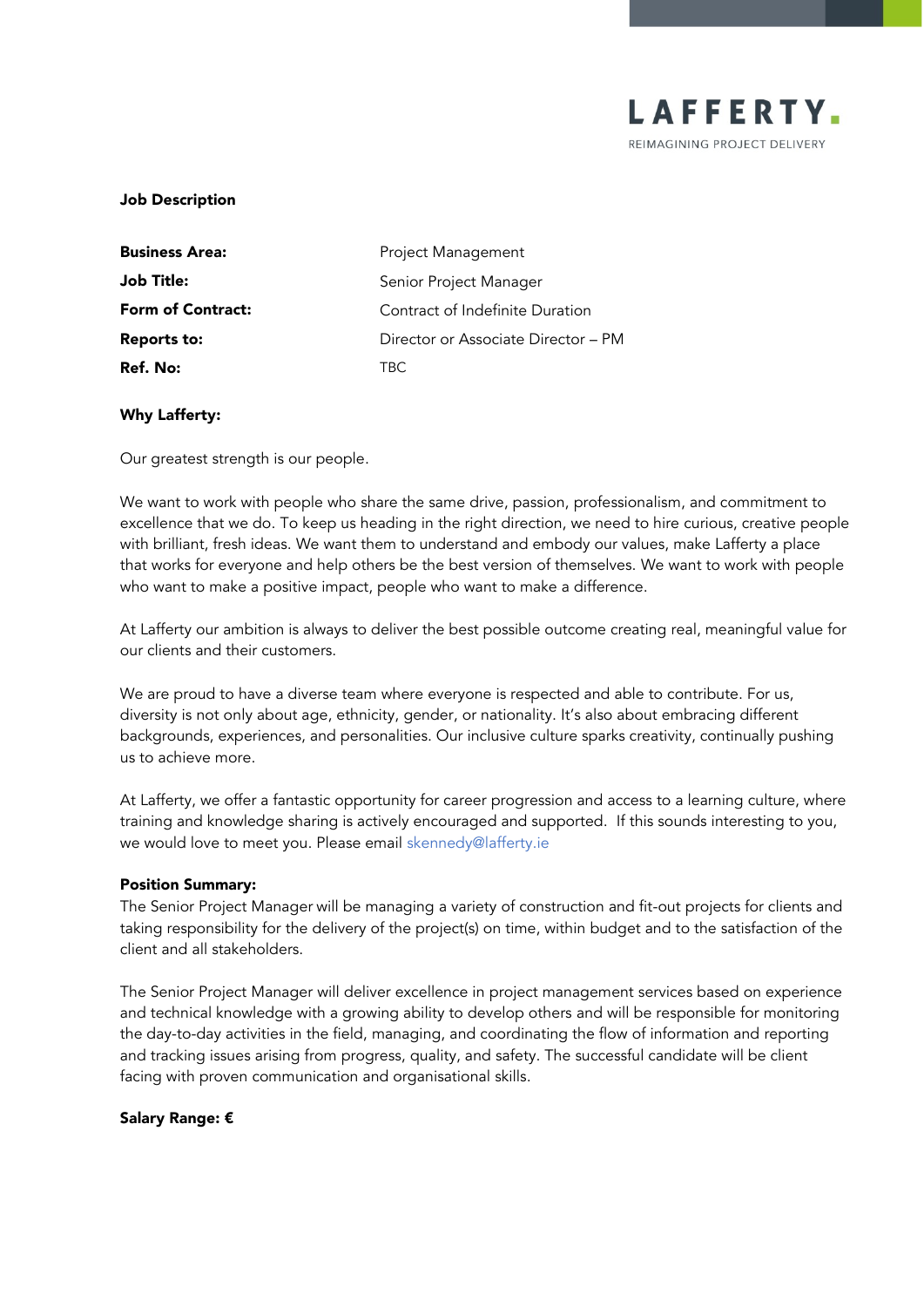

#### Principal Duties and Responsibilities:

#### Pre Contract

- Develop scope of work, priorities & KPIs
- Develop meeting schedule, chair and minute key meetings as required.
- Agree Planning Strategy and ensure Design Team adhere to same.
- Design and implementation of reporting structure to client and internal requirements.
- Comment on the design brief if/as required & support the comms, verification, and control of scope
- Prepare the PEP and implementation.
- Prepare the role and responsibilities documentation for Professional and Design Team Appointments
- Understand the key design, value engineering, processes etc. and lead on such activities
- Understand H&S obligations in design and construction and our role in same.
- Develop and agree programme / schedule and manage performance against same.
- Develop a procurement strategy report where required and manage the process to ensure best value for the project.
- Manage the overall tender and negotiation process to final contractor appointment.
- Collaborate with others and where appropriate and lead in the carrying out of risk assessments and development of risk register.
- Understand the client's insurance requirements/obligations.

# Post Contract

- Ensure project is set up for success with the agreed meeting and reporting structures in place with the contractor outlining clear milestone deliverables.
- Support and where appropriate lead on actively managing the project in construction through tracking planned v actual progress.
- Proactive management and reporting across design, cost, risk, time, safety, and quality aspects.
- Develop and manage relationships.
- Ensure project has been reviewed and closed out according to best practice, client satisfaction and scope of work.
- Fully understand the quality/assigned certifier inspection programme and assist in addressing any deviations.

# The People

- Liaise and mentor team members and ensure clarity of roles and clear lines of communication between all stakeholders. Ensure Lafferty values of professionalism, teamwork, commitment, and growth are maintained.
- Interact professionally with client staff, proactively identify, and raise issues, ensure updates are provided in line with project requirements.
- Take responsibility to understand both sides of any conflict and seek to resolve as soon as possible. Escalate any remaining issues with the appropriate Lafferty person.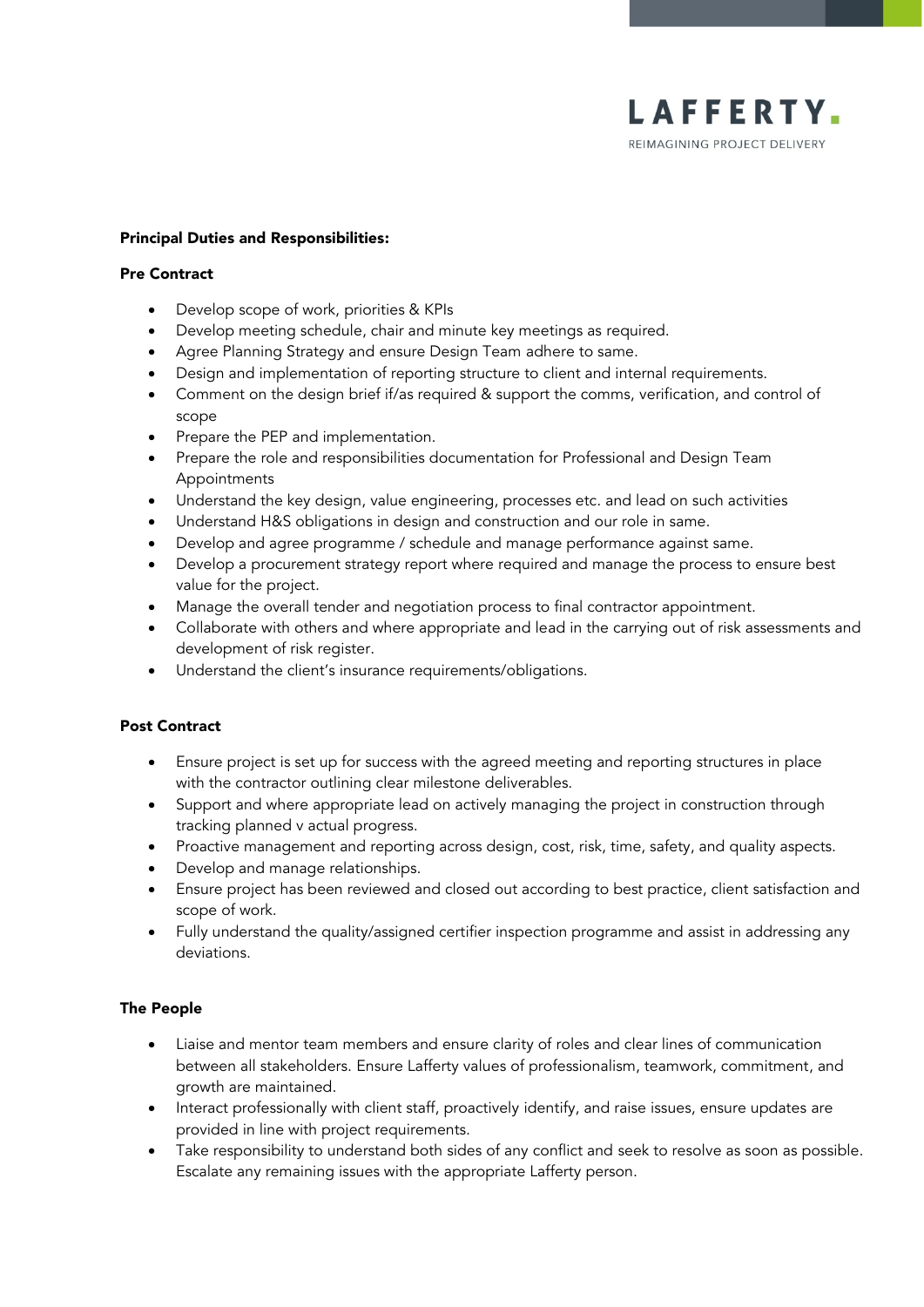

• As appropriate, liaise with relevant 3rd parties, ensuring all interactions are in line with project requirements. Proactively identify and escalate any concerns.

# The Process and Technology

- Maintain timesheets (weekly) and manage actual time in line with planned resourcing where possible. Keep line manager updated.
- Support the tracking of financial progress and provide information where needed.
- Contribute to internal working groups inclusive of the Quality Management System and bring forward ideas for improvement and innovation.

#### The Business

- Contribute to internal strategy/working groups as required.
- Contribute to Business Development.
- Further develop and maintain existing client/third party relationships. Leads to repeat business and recommendations.
- Engage in mentoring of other staff members where appropriate.

### Experience and Qualifications

- 1. Have a project management professional certification or are seeking one.
- 2. Have a degree or comparable experience in a project management or construction discipline.
- 3. Have experience project managing on a variety of projects.

#### Core Competencies

- Act Professionally: maintaining consistently high standards in everything we do
- Embrace Teamwork: understand and encourage the value of collaboration
- Be Committed: do the best job you can
- Value Growth: seize opportunities to build resilience.

#### Role Specific Competencies

To be able to demonstrate a high standard in each of these competencies:

- Self-Awareness, Learning and Development
- Accountability and Taking Initiative
- Organised and Structured Approach
- Collaboration For Success
- Communicating with Clarity and Confidence
- Leadership Practice
- Commitment to Excellence
- Building Relationships and Trust
- Innovation, Creativity and Problem Solving